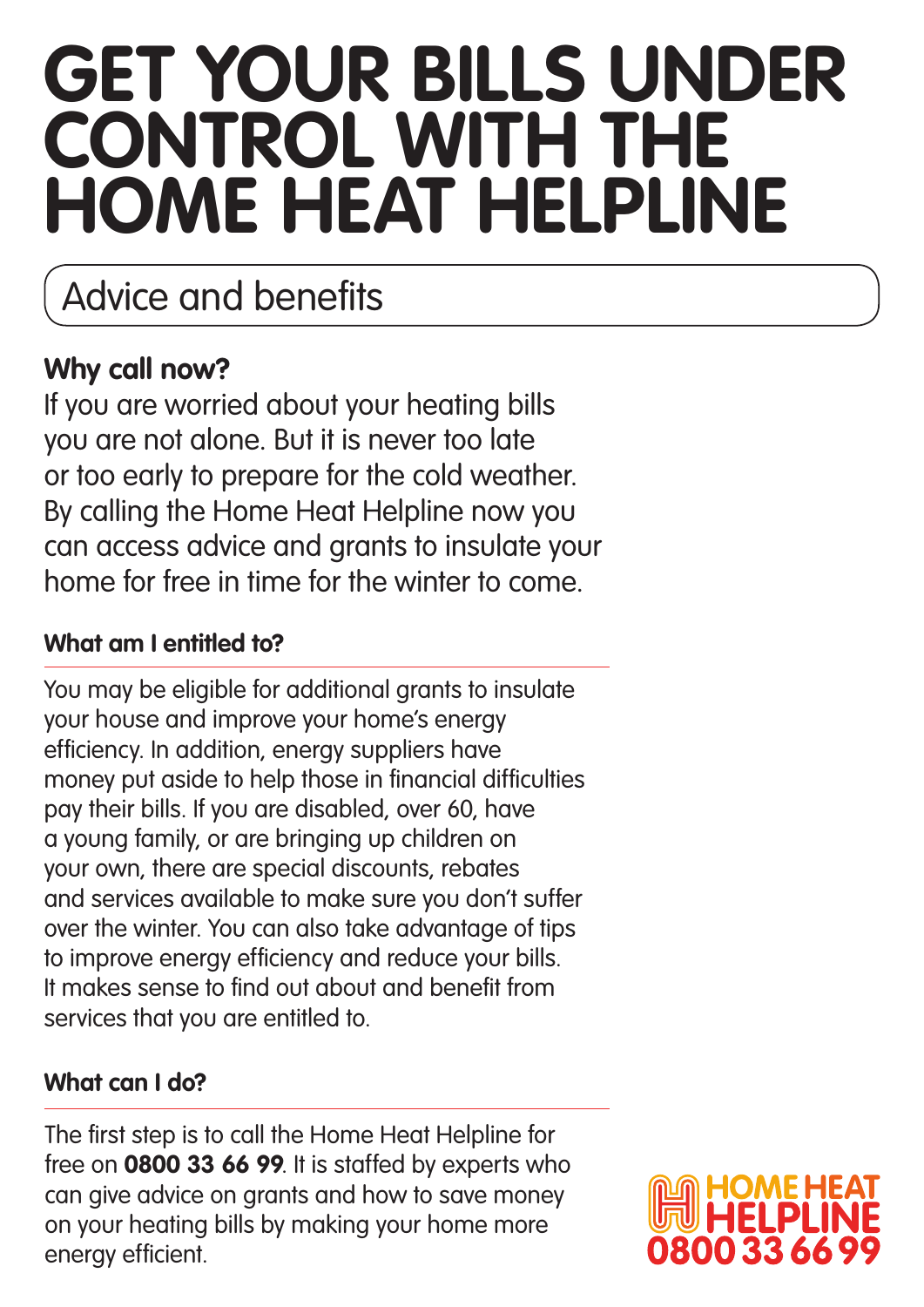# **Hints & Tips**

#### **Simple tips to lower your bills**

- **•** Turn radiators down in rooms which you only use occasionally
- Switch your lights off when you're not using them
- **•** Turn appliances like TVs and phone chargers off at the wall rather than leaving them on standby when they're not being used
- **•** Replace normal light bulbs with energy efficient bulbs which use 1/5 of the electricity. They may cost a little more, but they soon pay for themselves
- **•** Regularly defrost your freezer to make sure it's operating at full efficiency

#### **Thinking about insulating your home?**

- **•** Insulating a loft with no insulation at all with 270mm of new insulation could save up to £175 a year\*
- **•** Topping up your loft insulation from 100mm to 270mm could save around £25 a year\*
- **•** Around 33% of the heat lost in your home is through the walls, so insulating them can be the most cost-effective way to save energy in the home. Cavity wall insulation could save up to £135 a year\*

\*According to the Energy Saving Trust. Based on a typical three-bedroom semi-detached gas heated house, with an average gas price of 4.49p/kWh and electricity price of 14.39p/kWh; correct as of September 2011 and valid for 2011–12.

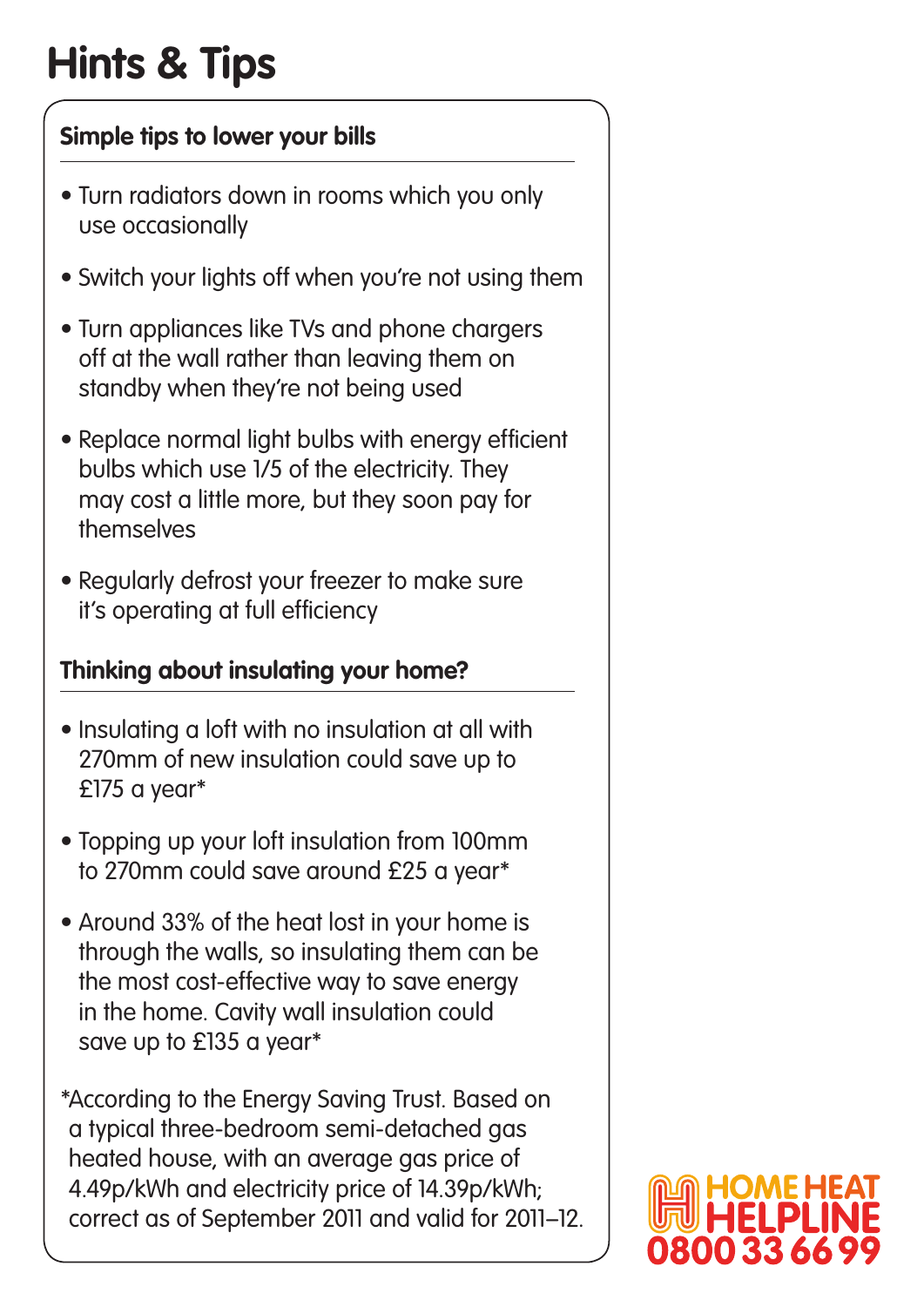## **Hints & Tips**

#### **Staying warm**

- **•** Draw curtains over windows at night to provide insulation for the room
- **•** Keep outside doors shut and block up obvious draughts (including the letterbox)
- **•** Move furniture away from radiators and heaters to allow heat to circulate around the room
- **•** Open internal doors of any rooms which get more sun than others and let the warm air travel around your home